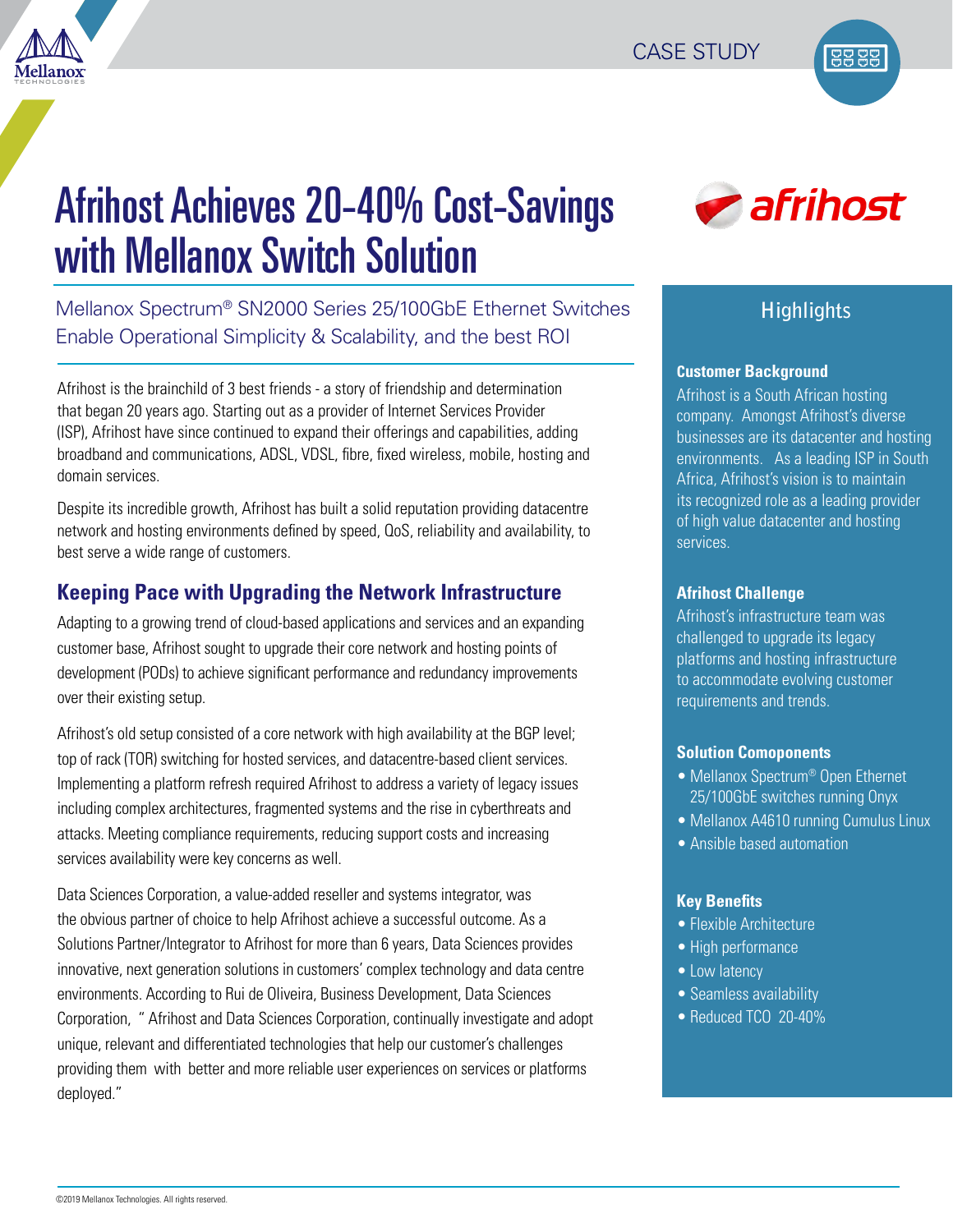

#### **Platform Choice: Key Considerations**

Switch platform selection was based on several criteria, including managed availability for redirecting traffic to a secondary set of on-premise servers if primary servers were to become unavailable, for example, due to essential services coming under attack from a "Blaster Virus" or "Distributed Denial of Services" (DDOS). Additional criteria include higher speed; lower latencies and seamless availability of services.

## **Architecture Overview**

To build the highest performance infrastructures with the best availability possible, Afrihost selected Mellanox Spectrum® Open Ethernet SN2000 Series switches running Mellanox ONYX , and a Mellanox AS4610 running Cumulus Top of Rack solution for its data centre and hosting environments. Having evaluated several switches on the market, Afrihost chose Mellanox SN2000 series for its high performance and flexible architecture, delivering up to 100GbE wire speed on all ports, with extremely low latency. In addition, the ability to carry both 25GbE and 100GbE offered Afrihost the flexibility to fully leverage their existing infrastructure.

Mellanox Spectrum switches feature flexible architecture in a fabric supporting a robust and high-performance 25/100GbE data path with high bandwidth, zero packet loss, and consistent low latency. Cumulus Linux is a powerful open network operating system that allows operators to automate, customize and scale using the same DevOps principles as those used by the megascale data centres. With Cumulus Linux, all standard Linux server automation tools are readily available for network infrastructure automation as well.

# **Architecture Flexibility**

The leaf-spine architecture provides the scalability and flexibility for Afrihost to implement its service network, storage network and management network on the same architecture. While these networks are co-located in the same infrastructure, they are independent in terms of performance, scale and traffic isolation. Overall, the networks need to deliver performance, high availability and security for guaranteed SLAs, and operate with cloud scale and efficiency. To meet these requirements, Afrihost built these networks with 25/100G Ethernet switch solution from Mellanox.

# **Key Benefits - 20-40% Cost Savings**

Infrastructure and operations teams are under constant pressure to deliver higher performance with tighter budgets. With Mellanox, Afrihost was able to reduce the costs of their operations while achieving managed availability, higher speeds and lower latency, with seamless availability.

## **High Performance**

Mellanox SN2000 Series switches packs up to 48x100GbE ports in ½ width and 1U form factors. The SN2100 switch, for example, comes in a half-width compact form factor, of which two can be installed side-by-side to provide active-active redundancy in 1U rack space. Mellanox Spectrum switches provide the best forwarding scale for layer-2, layer-3 as well as network virtualization applications.

*"We chose Mellanox for the key advantages they displayed over the competition, including their simplistic no-license sales model and adoption of resources, and high performance RoCE/NVMe technologies."* 

– Carel Fölscher, Technical Manager at Afrihost

# **Reduced Total Cost of Ownership**

Mellanox Spectrum Open Ethernet switches free customers from vendor lock-in and gives them the ability to pick the bestof-breed and "fit for purpose" software. Open Ethernet brings transparency to solution pricing and reduced capital expenditure. Also, 25/100GbE speeds improve cable utilization and effectively bring down cabling cost. When it comes to power consumption, SN2010 and SN2100 Ethernet switches, feature sub-100W power consumption–the lowest power footprint in the industry; such power efficiency further reduces the operating costs associated with the solution

## **Future Plans**

Afrihost was tasked to update their datacentre and hosting environments, enabling differentiation for their customers and providing them a competitive advantage. As Afrihost's business keeps growing with client requests and services, the company will continue to innovate and evolve to meet customer requirements and demands. Mellanox will be a key consideration for any expansion.